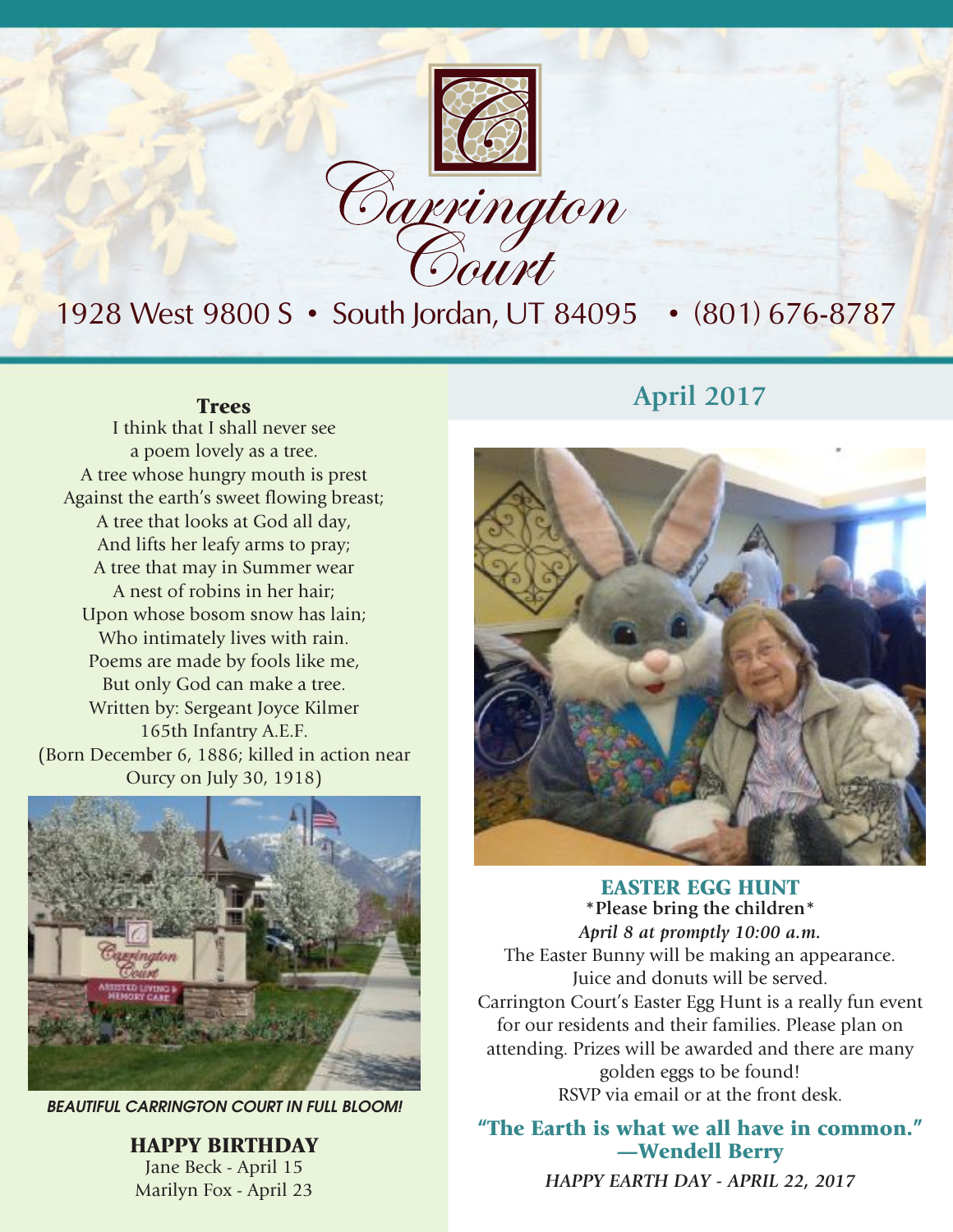## **April 2017**

| <b>5 Things About:</b>                                                                                                                                                                                                                                                                                                                                                                               | <b>Sunday</b>                                                                                                                                                                                                               | <b>Monday</b>                                                                                                                                                                                                                                          | <b>Tuesday</b>                                                                                                                                                                                                                                                                 |
|------------------------------------------------------------------------------------------------------------------------------------------------------------------------------------------------------------------------------------------------------------------------------------------------------------------------------------------------------------------------------------------------------|-----------------------------------------------------------------------------------------------------------------------------------------------------------------------------------------------------------------------------|--------------------------------------------------------------------------------------------------------------------------------------------------------------------------------------------------------------------------------------------------------|--------------------------------------------------------------------------------------------------------------------------------------------------------------------------------------------------------------------------------------------------------------------------------|
| <b>Butterflies</b><br>• Butterflies can be<br>found fluttering<br>around every<br>continent except<br>Antarctica.<br>• The insects feed on<br>nectar and pollen<br>from flowers.<br>• They taste with their<br>feet—that's where<br>their taste receptors<br>are located.<br>• A butterfly's two<br>eyes have 6,000<br>lenses each.<br>• Their wings are<br>actually transparent<br>and covered with | We have a Eucharistic<br>minister available for our<br><b>Catholic residents during the</b><br>week. Residents, or families,<br>may contact Diane if they<br>would like to request a visit.                                 | APRIL                                                                                                                                                                                                                                                  | We have a pet therapy dog<br>and cat (they visit separately)<br>that visit Carrington Court<br>two times a month. Let Diane<br>know if you would like a visit.                                                                                                                 |
|                                                                                                                                                                                                                                                                                                                                                                                                      | $\overline{2}$<br>9:30 Music & The Spoken Word<br>(TV Channel 5)<br>10:00 LDS General<br><b>Conference Broadcast on</b><br>Channel 5<br>12:00 Lunch<br>2:00 LDS General Conference<br>Broadcast on Channel 5<br>5:00 Dinner | 3<br>9:30 Let's Move!<br>10:15 Jokes & Question of the<br>Week?!<br>10:20 Are You Smarter Than a<br>Fool? Game<br>11:00 Marble Lagging<br>12:00 Lunch<br>3:00 Singer/Instrumental -<br><b>Mixed Nuts Perform</b><br>5:00 Dinner                        | 4<br>9:30 Let's Move!<br>10:15 Picture of the Day<br>10:20 Fill-in-the-Blanks<br>11:00 Manicures<br>12:00 Lunch<br>1:30 LDS Gospel Doctrine<br>Lesson<br>3:00 B-I-N-G-O<br>5:00 Dinner                                                                                         |
| thousands of tiny<br>scales. Light<br>reflecting off the<br>scales creates the<br>colors and patterns<br>we see.                                                                                                                                                                                                                                                                                     | 9<br>9:30 Music & The Spoken Word<br>(TV Channel 5)<br>10:30 LDS Sacrament Meeting<br>11:15 Relief Society &<br>Priesthood<br>12:00 Lunch<br>3:00 Afternoon Movie<br>5:00 Dinner                                            | 10<br>9:30 Let's Move!<br>10:15 Jokes & Question of the<br>Week?!<br>10:20 Springtime Word Games<br>11:00 We Meet at the Fireplace<br>and Have a Sing-a-long<br>12:00 Lunch<br>3:00 Singer/Piano - Bob<br>Shorten Performs<br>5:00 Dinner              | 11<br>9:30 Let's Move!<br>10:15 Picture of the Day<br>10:20 Fill-in-the-Blanks<br>11:00 Manicures<br>12:00 Lunch<br>1:30 LDS Gospel Doctrine<br>Lesson<br>3:00 B-I-N-G-O<br>5:00 Dinner                                                                                        |
| <b>Appreciate</b><br><b>Our Planet</b><br>In celebration of Earth<br>Day on April 22, spend<br>some time enjoying the<br>beautiful sights of spring.                                                                                                                                                                                                                                                 | 16<br><b>EASTER SUNDAY</b><br>9:30 Music & The Spoken Word<br>(TV Channel 5)<br>10:30 LDS Sacrament Meeting<br>11:15 Relief Society &<br>Priesthood<br>12:00 Lunch<br>3:00 Afternoon Movie<br>5:00 Dinner                   | 17<br>9:30 Let's Move!<br>10:15 Jokes & Question of the<br>Week?!<br>10:20 April Word Games<br>11:00 Bowling for a Strike<br>12:00 Lunch<br>3:00 B-I-N-G-O<br>5:00 Dinner                                                                              | 18<br>9:30 Let's Move!<br>10:15 Picture of the Day<br>10:20 Fill-in-the-Blanks<br>11:00 Manicures<br>12:00 Lunch<br>1:30 LDS Gospel Doctrine<br>Lesson<br>3:00 Singers/Guitar/Bass -<br>Country Blue Folk Perform<br>5:00 Dinner                                               |
|                                                                                                                                                                                                                                                                                                                                                                                                      | 23/30<br>9:30 Music & The Spoken Word<br>(TV Channel 5)<br>10:30 LDS Sacrament Meeting<br>11:15 Relief Society &<br>Priesthood<br>12:00 Lunch<br>3:00 Afternoon Movie<br>5:00 Dinner                                        | 24<br>9:30 Let's Move!<br>10:15 Jokes & Question of the<br>Week?!<br>10:20 Resident Council - All<br>Residents Are Encouraged to<br>Attend<br>11:00 We Meet at the Fireplace<br>and Have a Sing-a-long<br>12:00 Lunch<br>3:00 B-I-N-G-O<br>5:00 Dinner | 9:30 Let's Move!<br>25<br>10:15 Picture of the Day<br>10:30 Jordan Ridge Elementary<br>2nd Grade (four Classes) Sing<br>Their "Grandparent" Program<br>For Us<br>11:15Fill-in-the-Blanks<br>12:00 Lunch<br>1:30 LDS Gospel Doctrine<br>Lesson<br>3:00 B-I-N-G-O<br>5:00 Dinner |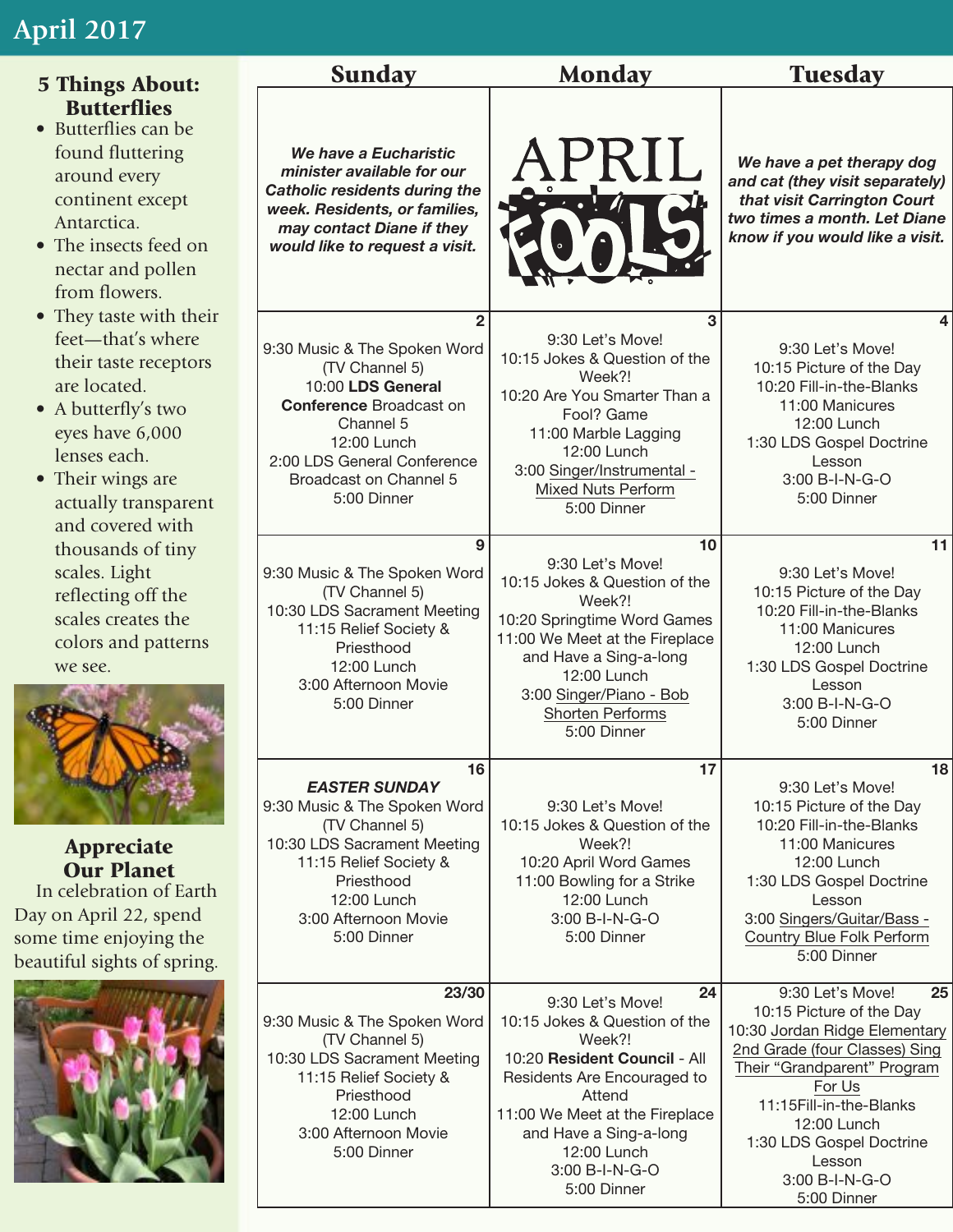## **Calendar of Events**

| Wednesday                                                                                                                                                                                                                                      | <b>Thursday</b>                                                                                                                                                                                                                                               | <b>Friday</b>                                                                                                                                                                                                                         | Saturday                                                                                                                                                                                                                |
|------------------------------------------------------------------------------------------------------------------------------------------------------------------------------------------------------------------------------------------------|---------------------------------------------------------------------------------------------------------------------------------------------------------------------------------------------------------------------------------------------------------------|---------------------------------------------------------------------------------------------------------------------------------------------------------------------------------------------------------------------------------------|-------------------------------------------------------------------------------------------------------------------------------------------------------------------------------------------------------------------------|
| Easter                                                                                                                                                                                                                                         |                                                                                                                                                                                                                                                               | We have a guitarist who<br>makes individual room visits<br>on Fridays. If you would like<br>to request that she visit you,<br>please let Diane know.                                                                                  | 10:00 LDS General<br><b>Conference Broadcast on</b><br>Channel 5<br>12:00 Lunch<br>2:00 LDS General Conference<br>Broadcast on Channel 5<br>5:00 Dinner<br>6:00 Lawrence Welk Show -<br>Channel 11                      |
| 5<br><b>BEAUTY SHOP OPEN</b><br>9:30 Let's Move!<br>10:00 Clever Crossword Puzzle<br>11:00 Craft Corner - Happy<br>Easter<br>12:00 Lunch<br>2:30 Movie "17 Miracles" &<br>Popcorn<br>5:00 Dinner                                               | 6<br><b>BEAUTY SHOP OPEN</b><br>9:30 Let's Move!<br>10:15 Balloon Badminton<br>11:00 Cranium Crunches<br>12:00 Lunch<br>2:30 Apartment Visits With<br>Residents<br>3:30 B-I-N-G-O<br>5:00 Dinner                                                              | 9:30 Outing - Scenic Drive<br>12:00 Lunch<br>3:00 B-I-N-G-O<br>5:00 Dinner                                                                                                                                                            | 8<br>10:00 EASTER EGG HUNT<br>All Residents and Families<br>Invited to Attend - Juice and<br>Donuts Will Be Served<br>12:00 Lunch<br>3:00 B-I-N-G-O<br>5:00 Dinner                                                      |
| 12<br><b>BEAUTY SHOP OPEN</b><br>9:30 Let's Move!<br>10:00 Clever Crossword Puzzle<br>11:00 Concentration<br>12:00 Lunch<br>2:30 Movie "Singin' In the Rain"<br>& Creamies<br>5:00 Dinner<br>6:15 Relief Society - Everyone<br><b>Welcomed</b> | <b>BEAUTY SHOP OPEN</b><br>13<br>9:30 Let's Move!<br>10:15 Balloon Badminton<br>11:00 Cranium Crunches<br>12:00 Lunch<br>2:30 Apartment Visits With<br>Residents<br>3:30 B-I-N-G-O - Girl Scouts<br>Join Us and Then Pass Cookies<br>at Dinner<br>5:00 Dinner | 14<br>9:30 Outing - Scenic Drive<br>12:00 Lunch<br>3:00 B-I-N-G-O<br>5:00 Dinner                                                                                                                                                      | 15<br>9:30 Let's Move!<br>10:00 Activities Upstairs With<br>the U of U Students<br>12:00 Lunch<br>3:00 B-I-N-G-O<br>5:00 Dinner<br>6:00 Lawrence Welk Show -<br>Channel 11                                              |
| 19<br><b>BEAUTY SHOP OPEN</b><br>9:30 Let's Move!<br>10:00 Clever Crossword Puzzle<br>11:00 Name That Tune?!<br>12:00 Lunch<br>2:30 Movie "The Sound of<br>Music" & Pretzels<br>5:00 Dinner                                                    | 20<br><b>BEAUTY SHOP OPEN</b><br>9:30 Let's Move!<br>10:15 Balloon Badminton<br>11:00 Cranium Crunches<br>12:00 Lunch<br>2:30 Apartment Visits With<br>Residents<br>3:30 B-I-N-G-O<br>5:00 Dinner                                                             | 21<br>9:30 Let's Move!<br>10:15 Putting Green<br>11:00 We Make a "Surprise"<br>Stop and Visit Some Residents<br>in Their Room and Bring a Treat<br>12:00 Lunch<br>1:30 Outing - Leatherby's Ice<br><b>Cream Parlor</b><br>5:00 Dinner | 22<br>9:30 Let's Move!<br>10:00 Activities Upstairs With<br>Azia<br>11:00 United Dance Artists -<br>Children Perform<br>12:00 Lunch<br>3:00 B-I-N-G-O<br>5:00 Dinner<br>6:00 Lawrence Welk Show -<br>Channel 11         |
| 26<br><b>BEAUTY SHOP OPEN</b><br>9:30 Let's Move!<br>10:00 Clever Crossword Puzzle<br>11:00 Joker-Eno<br>12:00 Lunch<br>2:30 Movie "Funny Girl" &<br><b>Cheez-it Crackers</b><br>5:00 Dinner                                                   | 27<br><b>BEAUTY SHOP OPEN</b><br>9:30 Let's Move!<br>10:15 Balloon Badminton<br>11:00 Cranium Crunches<br>12:00 Lunch<br>2:30 Apartment Visits With<br>Residents<br>3:30 B-I-N-G-O<br>5:00 Dinner                                                             | 28<br>9:30 Let's Move!<br>10:15 Bocce Ball<br>11:00 Music B-I-N-G-O<br>12:00 Lunch<br>1:30 Outing - Utah State<br><b>Capitol Tour</b><br>5:00 Dinner                                                                                  | 29<br>9:30 Let's Move!<br>10:00 Activities Upstairs With<br>Azia<br>11:00 Craft Corner -<br>Awesomely Cute Button<br>Bouquet<br>12:00 Lunch<br>3:00 B-I-N-G-O<br>5:00 Dinner<br>6:00 Lawrence Welk Show -<br>Channel 11 |